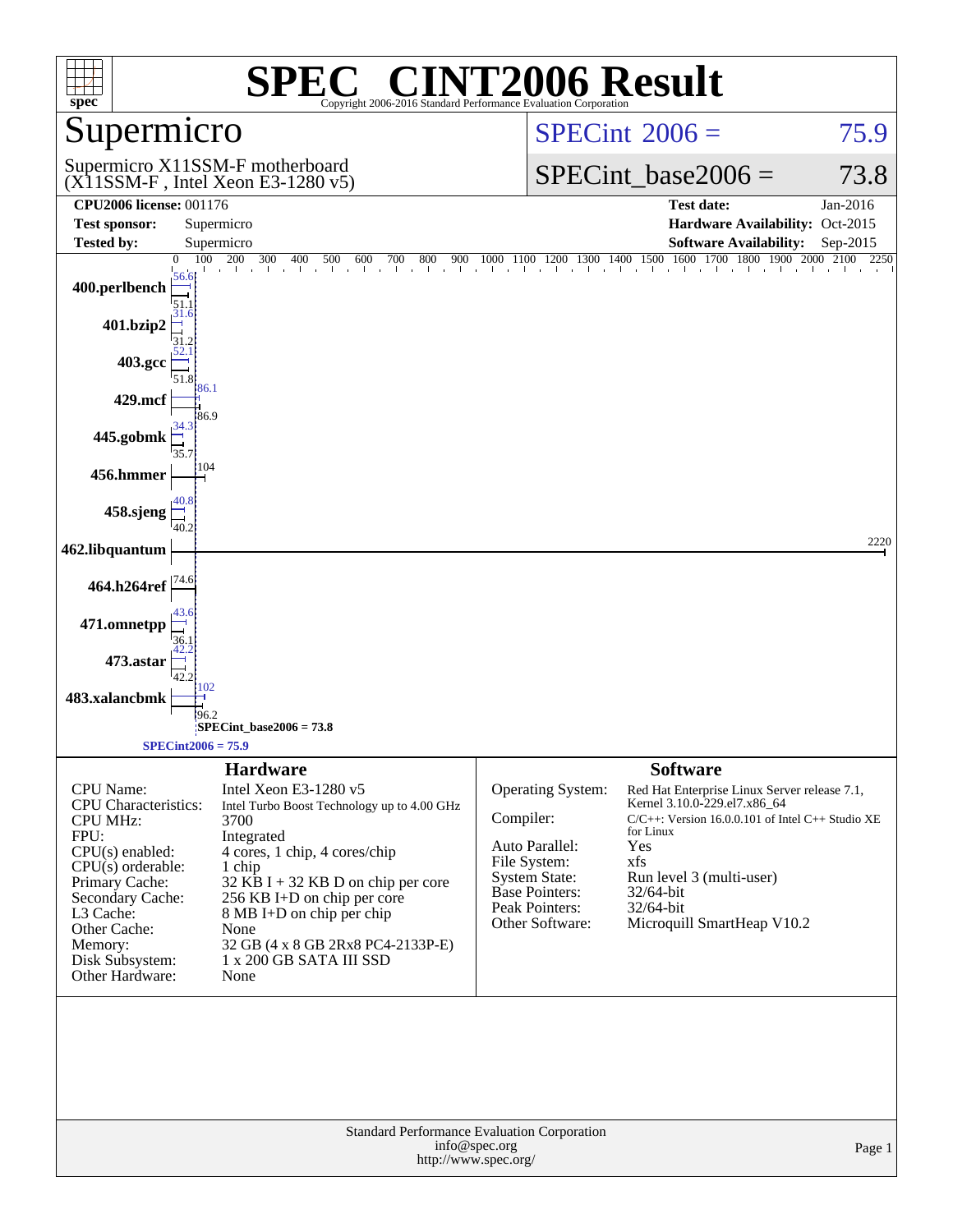

### Supermicro

### $SPECint2006 = 75.9$  $SPECint2006 = 75.9$

(X11SSM-F , Intel Xeon E3-1280 v5) Supermicro X11SSM-F motherboard

SPECint base2006 =  $73.8$ 

**[CPU2006 license:](http://www.spec.org/auto/cpu2006/Docs/result-fields.html#CPU2006license)** 001176 **[Test date:](http://www.spec.org/auto/cpu2006/Docs/result-fields.html#Testdate)** Jan-2016 **[Test sponsor:](http://www.spec.org/auto/cpu2006/Docs/result-fields.html#Testsponsor)** Supermicro Supermicro **[Hardware Availability:](http://www.spec.org/auto/cpu2006/Docs/result-fields.html#HardwareAvailability)** Oct-2015 **[Tested by:](http://www.spec.org/auto/cpu2006/Docs/result-fields.html#Testedby)** Supermicro **Supermicro [Software Availability:](http://www.spec.org/auto/cpu2006/Docs/result-fields.html#SoftwareAvailability)** Sep-2015

### **[Results Table](http://www.spec.org/auto/cpu2006/Docs/result-fields.html#ResultsTable)**

|                                                                                                          | <b>Base</b>    |       |                |       |                |       |                | <b>Peak</b>  |                |              |                |              |  |
|----------------------------------------------------------------------------------------------------------|----------------|-------|----------------|-------|----------------|-------|----------------|--------------|----------------|--------------|----------------|--------------|--|
| <b>Benchmark</b>                                                                                         | <b>Seconds</b> | Ratio | <b>Seconds</b> | Ratio | <b>Seconds</b> | Ratio | <b>Seconds</b> | <b>Ratio</b> | <b>Seconds</b> | <b>Ratio</b> | <b>Seconds</b> | <b>Ratio</b> |  |
| 400.perlbench                                                                                            | 191            | 51.3  | 192            | 51.0  | <u>191</u>     | 51.1  | 172            | 56.7         | <u>173</u>     | 56.6         | 173            | 56.4         |  |
| 401.bzip2                                                                                                | 309            | 31.2  | 309            | 31.3  | 309            | 31.2  | 305            | 31.6         | 305            | 31.6         | 305            | 31.6         |  |
| $403.\mathrm{gcc}$                                                                                       | 155            | 51.9  | 155            | 51.8  | 155            | 51.8  | 155            | 52.1         | 154            | 52.1         | 155            | 51.9         |  |
| $429$ .mcf                                                                                               | 103            | 88.1  | 105            | 86.9  | 107            | 85.3  | 106            | 86.1         | 106            | 85.8         | 105            | 86.9         |  |
| $445$ .gobmk                                                                                             | 294            | 35.7  | 294            | 35.7  | 294            | 35.7  | 305            | 34.3         | 305            | 34.3         | 305            | 34.4         |  |
| $456.$ hmmer                                                                                             | 89.3           | 104   | 89.3           | 104   | 89.4           | 104   | 89.3           | 104          | 89.3           | 104          | 89.4           | 104          |  |
| $458$ .sjeng                                                                                             | 301            | 40.2  | 301            | 40.2  | 301            | 40.2  | 297            | 40.8         | 297            | 40.8         | 297            | 40.8         |  |
| 462.libquantum                                                                                           | 9.32           | 2220  | 9.31           | 2230  | 9.31           | 2220  | 9.32           | 2220         | 9.31           | 2230         | 9.31           | 2220         |  |
| 464.h264ref                                                                                              | 297            | 74.6  | 296            | 74.8  | 297            | 74.5  | 297            | 74.6         | 296            | 74.8         | 297            | 74.5         |  |
| $ 471$ .omnetpp                                                                                          | 173            | 36.1  | 174            | 35.9  | 173            | 36.1  | 143            | 43.8         | 143            | 43.6         | 143            | 43.6         |  |
| $473$ . astar                                                                                            | 166            | 42.2  | 167            | 42.0  | 166            | 42.2  | 166            | 42.2         | 168            | 41.8         | 166            | 42.2         |  |
| 483.xalancbmk                                                                                            | 71.6           | 96.4  | 71.9           | 96.0  | 71.7           | 96.2  | 67.7           | 102          | 67.4           | 102          | 67.3           | 103          |  |
| Results appear in the order in which they were run. Bold underlined text indicates a median measurement. |                |       |                |       |                |       |                |              |                |              |                |              |  |

### **[Submit Notes](http://www.spec.org/auto/cpu2006/Docs/result-fields.html#SubmitNotes)**

The config file option 'submit' was used.

### **[Operating System Notes](http://www.spec.org/auto/cpu2006/Docs/result-fields.html#OperatingSystemNotes)**

Stack size set to unlimited using "ulimit -s unlimited"

### **[Platform Notes](http://www.spec.org/auto/cpu2006/Docs/result-fields.html#PlatformNotes)**

 As tested, the system used a Supermicro CSE-113MFAC2-R606CB chassis. The chassis is configured with 2  $\bar{P}WS-606P-1R$  redundant power supply, 1 SNK-P0046P heatsink, as well as 4 FAN-0154L4 middle cooling fan. BIOS Settings: Hyper-threading = Disabled Sysinfo program /usr/cpu2006/config/sysinfo.rev6914 \$Rev: 6914 \$ \$Date:: 2014-06-25 #\$ e3fbb8667b5a285932ceab81e28219e1 running on X11SSM-01 Fri Jan 8 22:27:16 2016 This section contains SUT (System Under Test) info as seen by some common utilities. To remove or add to this section, see: <http://www.spec.org/cpu2006/Docs/config.html#sysinfo> From /proc/cpuinfo model name : Intel(R) Xeon(R) CPU E3-1280 v5 @ 3.70GHz 1 "physical id"s (chips)

4 "processors"

 cores, siblings (Caution: counting these is hw and system dependent. The following excerpts from /proc/cpuinfo might not be reliable. Use with Continued on next page

> Standard Performance Evaluation Corporation [info@spec.org](mailto:info@spec.org) <http://www.spec.org/>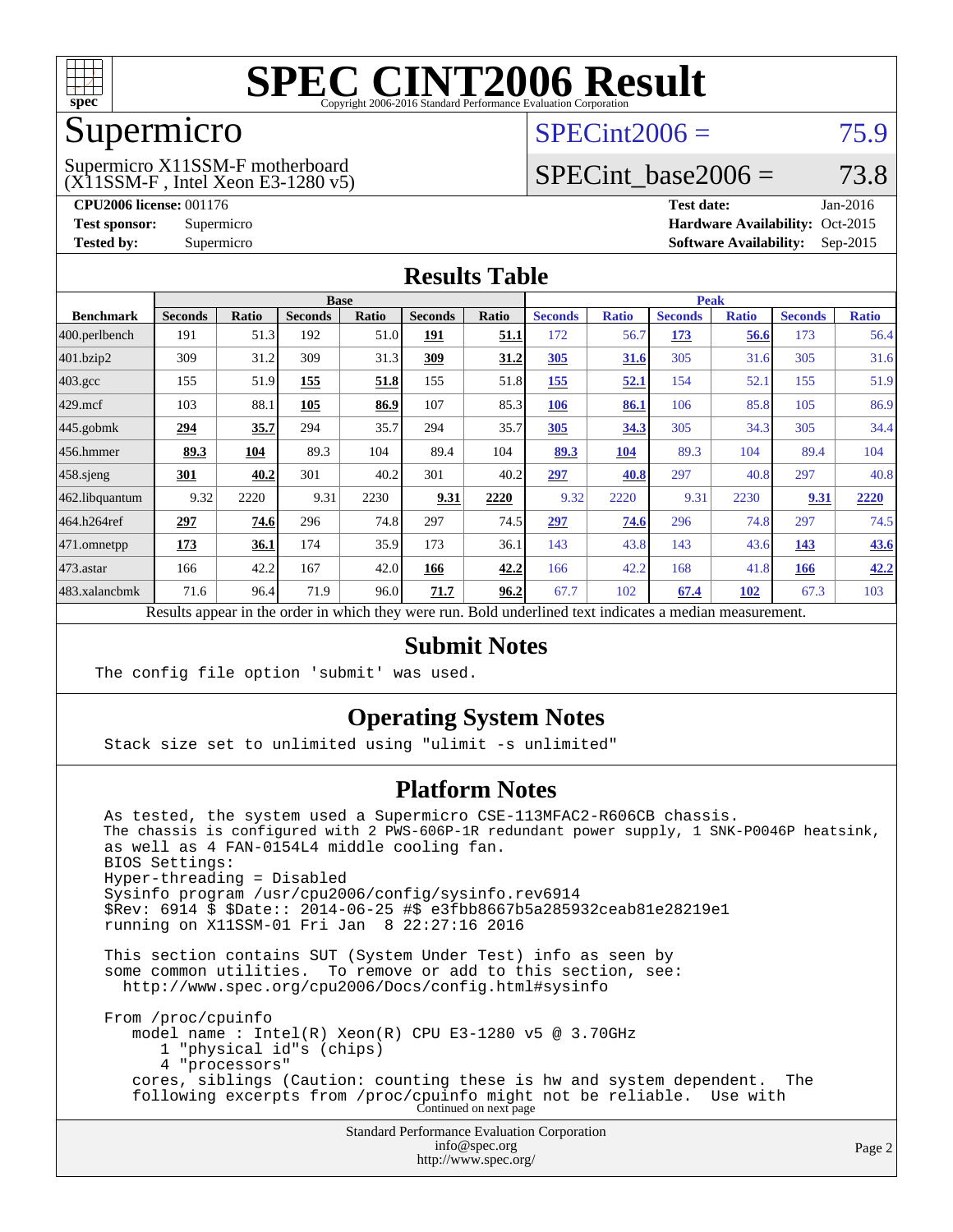

### Supermicro

 $SPECint2006 = 75.9$  $SPECint2006 = 75.9$ 

(X11SSM-F , Intel Xeon E3-1280 v5) Supermicro X11SSM-F motherboard

SPECint base2006 =  $73.8$ 

**[CPU2006 license:](http://www.spec.org/auto/cpu2006/Docs/result-fields.html#CPU2006license)** 001176 **[Test date:](http://www.spec.org/auto/cpu2006/Docs/result-fields.html#Testdate)** Jan-2016 **[Test sponsor:](http://www.spec.org/auto/cpu2006/Docs/result-fields.html#Testsponsor)** Supermicro Supermicro **[Hardware Availability:](http://www.spec.org/auto/cpu2006/Docs/result-fields.html#HardwareAvailability)** Oct-2015 **[Tested by:](http://www.spec.org/auto/cpu2006/Docs/result-fields.html#Testedby)** Supermicro **Supermicro [Software Availability:](http://www.spec.org/auto/cpu2006/Docs/result-fields.html#SoftwareAvailability)** Sep-2015

### **[Platform Notes \(Continued\)](http://www.spec.org/auto/cpu2006/Docs/result-fields.html#PlatformNotes)**

 caution.) cpu cores : 4 siblings : 4 physical 0: cores 0 1 2 3 cache size : 8192 KB From /proc/meminfo MemTotal: 32768844 kB HugePages\_Total: 0<br>Hugepagesize: 2048 kB Hugepagesize: From /etc/\*release\* /etc/\*version\* os-release: NAME="Red Hat Enterprise Linux Server" VERSION="7.1 (Maipo)" ID="rhel" ID\_LIKE="fedora" VERSION\_ID="7.1" PRETTY\_NAME="Red Hat Enterprise Linux Server 7.1 (Maipo)" ANSI\_COLOR="0;31" CPE\_NAME="cpe:/o:redhat:enterprise\_linux:7.1:GA:server" redhat-release: Red Hat Enterprise Linux Server release 7.1 (Maipo) system-release: Red Hat Enterprise Linux Server release 7.1 (Maipo) system-release-cpe: cpe:/o:redhat:enterprise\_linux:7.1:ga:server uname -a: Linux X11SSM-01 3.10.0-229.el7.x86\_64 #1 SMP Thu Jan 29 18:37:38 EST 2015 x86\_64 x86\_64 x86\_64 GNU/Linux run-level 3 Jan 8 22:25 SPEC is set to: /usr/cpu2006 Filesystem Type Size Used Avail Use% Mounted on /dev/sda2 xfs 183G 39G 145G 21% / Additional information from dmidecode: Warning: Use caution when you interpret this section. The 'dmidecode' program reads system data which is "intended to allow hardware to be accurately determined", but the intent may not be met, as there are frequent changes to hardware, firmware, and the "DMTF SMBIOS" standard. BIOS American Megatrends Inc. 1.0b 12/29/2015 Memory: 4x Micron 18ASF1G72AZ-2G1A1 8 GB 2 rank 2133 MHz (End of data from sysinfo program)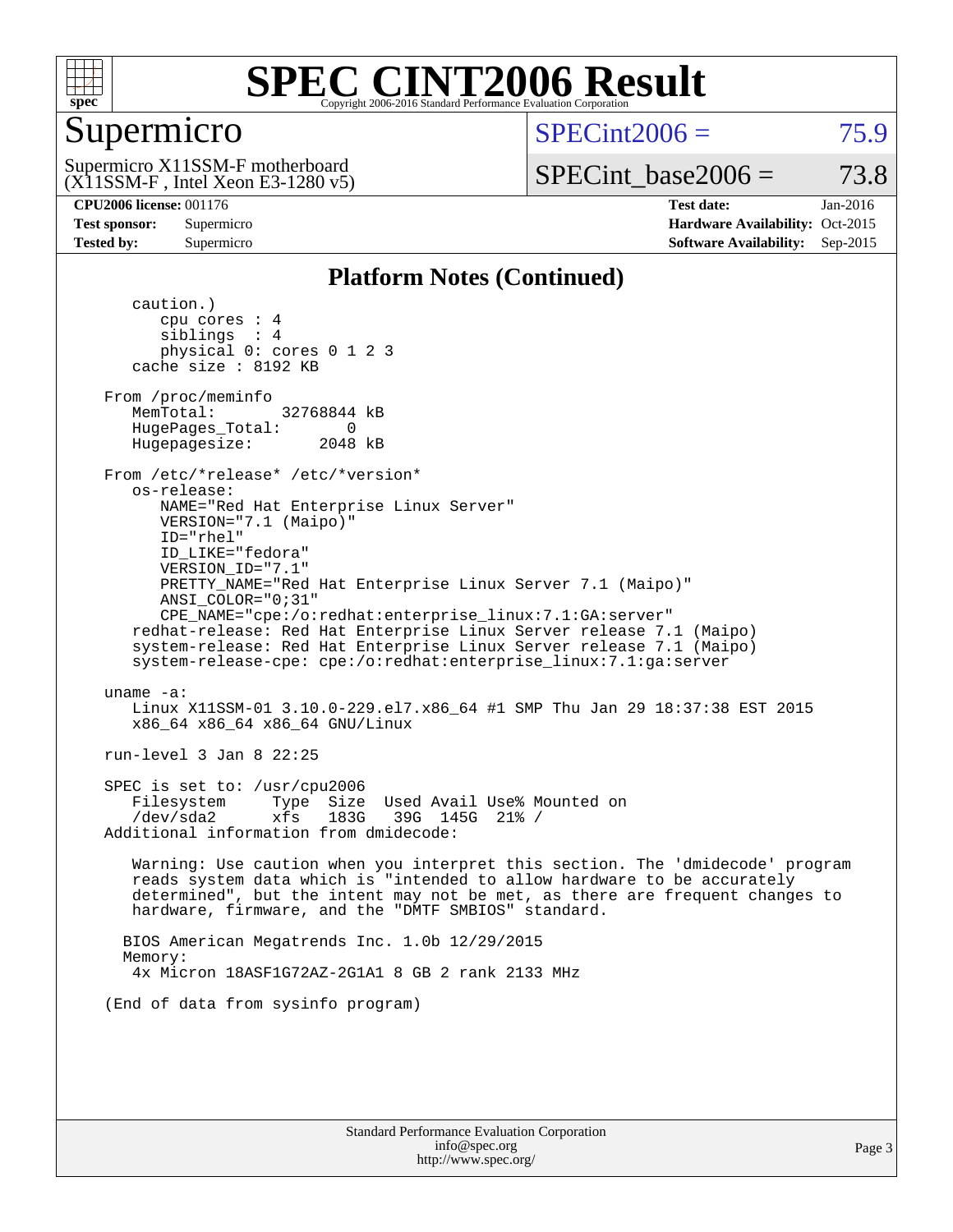

### Supermicro

 $SPECint2006 = 75.9$  $SPECint2006 = 75.9$ 

(X11SSM-F , Intel Xeon E3-1280 v5) Supermicro X11SSM-F motherboard

SPECint base2006 =  $73.8$ 

### **[CPU2006 license:](http://www.spec.org/auto/cpu2006/Docs/result-fields.html#CPU2006license)** 001176 **[Test date:](http://www.spec.org/auto/cpu2006/Docs/result-fields.html#Testdate)** Jan-2016

**[Test sponsor:](http://www.spec.org/auto/cpu2006/Docs/result-fields.html#Testsponsor)** Supermicro Supermicro **[Hardware Availability:](http://www.spec.org/auto/cpu2006/Docs/result-fields.html#HardwareAvailability)** Oct-2015 **[Tested by:](http://www.spec.org/auto/cpu2006/Docs/result-fields.html#Testedby)** Supermicro **Supermicro [Software Availability:](http://www.spec.org/auto/cpu2006/Docs/result-fields.html#SoftwareAvailability)** Sep-2015

### **[General Notes](http://www.spec.org/auto/cpu2006/Docs/result-fields.html#GeneralNotes)**

Environment variables set by runspec before the start of the run:  $KMP$  AFFINITY = "granularity=fine, scatter" LD\_LIBRARY\_PATH = "/usr/cpu2006/libs/32:/usr/cpu2006/libs/64:/usr/cpu2006/sh" OMP\_NUM\_THREADS = "4"

 Binaries compiled on a system with 1x Intel Core i5-4670K CPU + 32GB memory using RedHat EL 7.1 Transparent Huge Pages enabled with: echo always > /sys/kernel/mm/transparent\_hugepage/enabled

### **[Base Compiler Invocation](http://www.spec.org/auto/cpu2006/Docs/result-fields.html#BaseCompilerInvocation)**

 $\frac{C \text{ benchmarks:}}{C \text{ C}}$ -m64

[C++ benchmarks:](http://www.spec.org/auto/cpu2006/Docs/result-fields.html#CXXbenchmarks) [icpc -m64](http://www.spec.org/cpu2006/results/res2016q1/cpu2006-20160120-38739.flags.html#user_CXXbase_intel_icpc_64bit_fc66a5337ce925472a5c54ad6a0de310)

### **[Base Portability Flags](http://www.spec.org/auto/cpu2006/Docs/result-fields.html#BasePortabilityFlags)**

 400.perlbench: [-DSPEC\\_CPU\\_LP64](http://www.spec.org/cpu2006/results/res2016q1/cpu2006-20160120-38739.flags.html#b400.perlbench_basePORTABILITY_DSPEC_CPU_LP64) [-DSPEC\\_CPU\\_LINUX\\_X64](http://www.spec.org/cpu2006/results/res2016q1/cpu2006-20160120-38739.flags.html#b400.perlbench_baseCPORTABILITY_DSPEC_CPU_LINUX_X64) 401.bzip2: [-DSPEC\\_CPU\\_LP64](http://www.spec.org/cpu2006/results/res2016q1/cpu2006-20160120-38739.flags.html#suite_basePORTABILITY401_bzip2_DSPEC_CPU_LP64) 403.gcc: [-DSPEC\\_CPU\\_LP64](http://www.spec.org/cpu2006/results/res2016q1/cpu2006-20160120-38739.flags.html#suite_basePORTABILITY403_gcc_DSPEC_CPU_LP64) 429.mcf: [-DSPEC\\_CPU\\_LP64](http://www.spec.org/cpu2006/results/res2016q1/cpu2006-20160120-38739.flags.html#suite_basePORTABILITY429_mcf_DSPEC_CPU_LP64) 445.gobmk: [-DSPEC\\_CPU\\_LP64](http://www.spec.org/cpu2006/results/res2016q1/cpu2006-20160120-38739.flags.html#suite_basePORTABILITY445_gobmk_DSPEC_CPU_LP64) 456.hmmer: [-DSPEC\\_CPU\\_LP64](http://www.spec.org/cpu2006/results/res2016q1/cpu2006-20160120-38739.flags.html#suite_basePORTABILITY456_hmmer_DSPEC_CPU_LP64) 458.sjeng: [-DSPEC\\_CPU\\_LP64](http://www.spec.org/cpu2006/results/res2016q1/cpu2006-20160120-38739.flags.html#suite_basePORTABILITY458_sjeng_DSPEC_CPU_LP64) 462.libquantum: [-DSPEC\\_CPU\\_LP64](http://www.spec.org/cpu2006/results/res2016q1/cpu2006-20160120-38739.flags.html#suite_basePORTABILITY462_libquantum_DSPEC_CPU_LP64) [-DSPEC\\_CPU\\_LINUX](http://www.spec.org/cpu2006/results/res2016q1/cpu2006-20160120-38739.flags.html#b462.libquantum_baseCPORTABILITY_DSPEC_CPU_LINUX) 464.h264ref: [-DSPEC\\_CPU\\_LP64](http://www.spec.org/cpu2006/results/res2016q1/cpu2006-20160120-38739.flags.html#suite_basePORTABILITY464_h264ref_DSPEC_CPU_LP64) 471.omnetpp: [-DSPEC\\_CPU\\_LP64](http://www.spec.org/cpu2006/results/res2016q1/cpu2006-20160120-38739.flags.html#suite_basePORTABILITY471_omnetpp_DSPEC_CPU_LP64) 473.astar: [-DSPEC\\_CPU\\_LP64](http://www.spec.org/cpu2006/results/res2016q1/cpu2006-20160120-38739.flags.html#suite_basePORTABILITY473_astar_DSPEC_CPU_LP64) 483.xalancbmk: [-DSPEC\\_CPU\\_LP64](http://www.spec.org/cpu2006/results/res2016q1/cpu2006-20160120-38739.flags.html#suite_basePORTABILITY483_xalancbmk_DSPEC_CPU_LP64) [-DSPEC\\_CPU\\_LINUX](http://www.spec.org/cpu2006/results/res2016q1/cpu2006-20160120-38739.flags.html#b483.xalancbmk_baseCXXPORTABILITY_DSPEC_CPU_LINUX)

### **[Base Optimization Flags](http://www.spec.org/auto/cpu2006/Docs/result-fields.html#BaseOptimizationFlags)**

### [C benchmarks](http://www.spec.org/auto/cpu2006/Docs/result-fields.html#Cbenchmarks):

[-xCORE-AVX2](http://www.spec.org/cpu2006/results/res2016q1/cpu2006-20160120-38739.flags.html#user_CCbase_f-xAVX2_5f5fc0cbe2c9f62c816d3e45806c70d7) [-ipo](http://www.spec.org/cpu2006/results/res2016q1/cpu2006-20160120-38739.flags.html#user_CCbase_f-ipo) [-O3](http://www.spec.org/cpu2006/results/res2016q1/cpu2006-20160120-38739.flags.html#user_CCbase_f-O3) [-no-prec-div](http://www.spec.org/cpu2006/results/res2016q1/cpu2006-20160120-38739.flags.html#user_CCbase_f-no-prec-div) [-parallel](http://www.spec.org/cpu2006/results/res2016q1/cpu2006-20160120-38739.flags.html#user_CCbase_f-parallel) [-opt-prefetch](http://www.spec.org/cpu2006/results/res2016q1/cpu2006-20160120-38739.flags.html#user_CCbase_f-opt-prefetch) [-auto-p32](http://www.spec.org/cpu2006/results/res2016q1/cpu2006-20160120-38739.flags.html#user_CCbase_f-auto-p32)

[C++ benchmarks:](http://www.spec.org/auto/cpu2006/Docs/result-fields.html#CXXbenchmarks)

[-xCORE-AVX2](http://www.spec.org/cpu2006/results/res2016q1/cpu2006-20160120-38739.flags.html#user_CXXbase_f-xAVX2_5f5fc0cbe2c9f62c816d3e45806c70d7) [-ipo](http://www.spec.org/cpu2006/results/res2016q1/cpu2006-20160120-38739.flags.html#user_CXXbase_f-ipo) [-O3](http://www.spec.org/cpu2006/results/res2016q1/cpu2006-20160120-38739.flags.html#user_CXXbase_f-O3) [-no-prec-div](http://www.spec.org/cpu2006/results/res2016q1/cpu2006-20160120-38739.flags.html#user_CXXbase_f-no-prec-div) [-opt-prefetch](http://www.spec.org/cpu2006/results/res2016q1/cpu2006-20160120-38739.flags.html#user_CXXbase_f-opt-prefetch) [-auto-p32](http://www.spec.org/cpu2006/results/res2016q1/cpu2006-20160120-38739.flags.html#user_CXXbase_f-auto-p32) [-Wl,-z,muldefs](http://www.spec.org/cpu2006/results/res2016q1/cpu2006-20160120-38739.flags.html#user_CXXbase_link_force_multiple1_74079c344b956b9658436fd1b6dd3a8a) [-L/sh -lsmartheap64](http://www.spec.org/cpu2006/results/res2016q1/cpu2006-20160120-38739.flags.html#user_CXXbase_SmartHeap64_ed4ef857ce90951921efb0d91eb88472)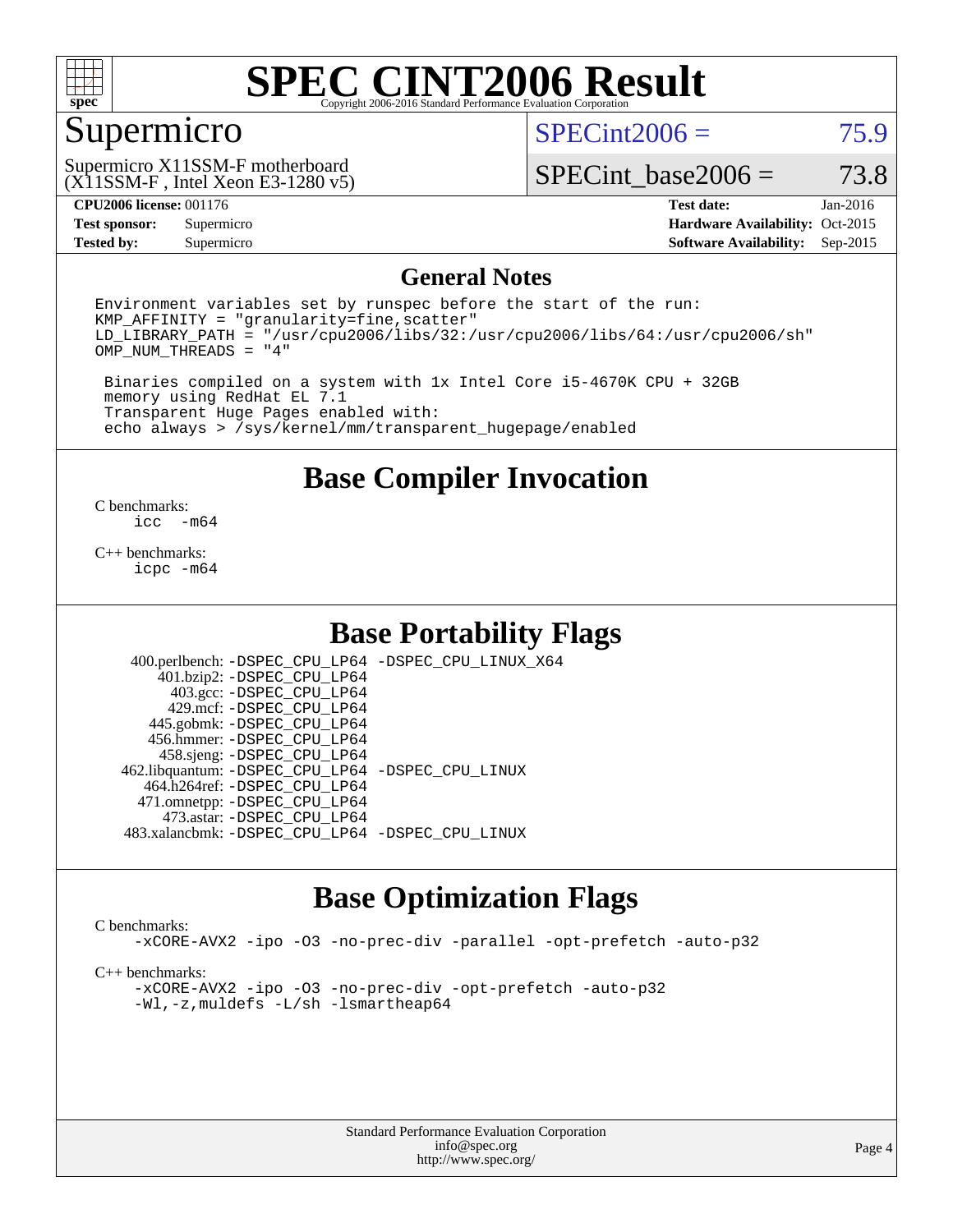

### Supermicro

 $SPECint2006 = 75.9$  $SPECint2006 = 75.9$ 

(X11SSM-F , Intel Xeon E3-1280 v5) Supermicro X11SSM-F motherboard

SPECint base2006 =  $73.8$ 

**[CPU2006 license:](http://www.spec.org/auto/cpu2006/Docs/result-fields.html#CPU2006license)** 001176 **[Test date:](http://www.spec.org/auto/cpu2006/Docs/result-fields.html#Testdate)** Jan-2016 **[Test sponsor:](http://www.spec.org/auto/cpu2006/Docs/result-fields.html#Testsponsor)** Supermicro Supermicro **[Hardware Availability:](http://www.spec.org/auto/cpu2006/Docs/result-fields.html#HardwareAvailability)** Oct-2015 **[Tested by:](http://www.spec.org/auto/cpu2006/Docs/result-fields.html#Testedby)** Supermicro **Supermicro [Software Availability:](http://www.spec.org/auto/cpu2006/Docs/result-fields.html#SoftwareAvailability)** Sep-2015

### **[Base Other Flags](http://www.spec.org/auto/cpu2006/Docs/result-fields.html#BaseOtherFlags)**

[C benchmarks](http://www.spec.org/auto/cpu2006/Docs/result-fields.html#Cbenchmarks):

403.gcc: [-Dalloca=\\_alloca](http://www.spec.org/cpu2006/results/res2016q1/cpu2006-20160120-38739.flags.html#b403.gcc_baseEXTRA_CFLAGS_Dalloca_be3056838c12de2578596ca5467af7f3)

### **[Peak Compiler Invocation](http://www.spec.org/auto/cpu2006/Docs/result-fields.html#PeakCompilerInvocation)**

[C benchmarks \(except as noted below\)](http://www.spec.org/auto/cpu2006/Docs/result-fields.html#Cbenchmarksexceptasnotedbelow):

[icc -m64](http://www.spec.org/cpu2006/results/res2016q1/cpu2006-20160120-38739.flags.html#user_CCpeak_intel_icc_64bit_f346026e86af2a669e726fe758c88044)

400.perlbench: [icc -m32 -L/opt/intel/compilers\\_and\\_libraries\\_2016/linux/compiler/lib/ia32\\_lin](http://www.spec.org/cpu2006/results/res2016q1/cpu2006-20160120-38739.flags.html#user_peakCCLD400_perlbench_intel_icc_e10256ba5924b668798078a321b0cb3f)

445.gobmk: [icc -m32 -L/opt/intel/compilers\\_and\\_libraries\\_2016/linux/compiler/lib/ia32\\_lin](http://www.spec.org/cpu2006/results/res2016q1/cpu2006-20160120-38739.flags.html#user_peakCCLD445_gobmk_intel_icc_e10256ba5924b668798078a321b0cb3f)

[C++ benchmarks \(except as noted below\):](http://www.spec.org/auto/cpu2006/Docs/result-fields.html#CXXbenchmarksexceptasnotedbelow)

[icpc -m32 -L/opt/intel/compilers\\_and\\_libraries\\_2016/linux/compiler/lib/ia32\\_lin](http://www.spec.org/cpu2006/results/res2016q1/cpu2006-20160120-38739.flags.html#user_CXXpeak_intel_icpc_b4f50a394bdb4597aa5879c16bc3f5c5)

473.astar: [icpc -m64](http://www.spec.org/cpu2006/results/res2016q1/cpu2006-20160120-38739.flags.html#user_peakCXXLD473_astar_intel_icpc_64bit_fc66a5337ce925472a5c54ad6a0de310)

### **[Peak Portability Flags](http://www.spec.org/auto/cpu2006/Docs/result-fields.html#PeakPortabilityFlags)**

 400.perlbench: [-D\\_FILE\\_OFFSET\\_BITS=64](http://www.spec.org/cpu2006/results/res2016q1/cpu2006-20160120-38739.flags.html#user_peakPORTABILITY400_perlbench_file_offset_bits_64_438cf9856305ebd76870a2c6dc2689ab) [-DSPEC\\_CPU\\_LINUX\\_IA32](http://www.spec.org/cpu2006/results/res2016q1/cpu2006-20160120-38739.flags.html#b400.perlbench_peakCPORTABILITY_DSPEC_CPU_LINUX_IA32) 401.bzip2: [-DSPEC\\_CPU\\_LP64](http://www.spec.org/cpu2006/results/res2016q1/cpu2006-20160120-38739.flags.html#suite_peakPORTABILITY401_bzip2_DSPEC_CPU_LP64) 403.gcc: [-DSPEC\\_CPU\\_LP64](http://www.spec.org/cpu2006/results/res2016q1/cpu2006-20160120-38739.flags.html#suite_peakPORTABILITY403_gcc_DSPEC_CPU_LP64) 429.mcf: [-DSPEC\\_CPU\\_LP64](http://www.spec.org/cpu2006/results/res2016q1/cpu2006-20160120-38739.flags.html#suite_peakPORTABILITY429_mcf_DSPEC_CPU_LP64) 445.gobmk: [-D\\_FILE\\_OFFSET\\_BITS=64](http://www.spec.org/cpu2006/results/res2016q1/cpu2006-20160120-38739.flags.html#user_peakPORTABILITY445_gobmk_file_offset_bits_64_438cf9856305ebd76870a2c6dc2689ab) 456.hmmer: [-DSPEC\\_CPU\\_LP64](http://www.spec.org/cpu2006/results/res2016q1/cpu2006-20160120-38739.flags.html#suite_peakPORTABILITY456_hmmer_DSPEC_CPU_LP64) 458.sjeng: [-DSPEC\\_CPU\\_LP64](http://www.spec.org/cpu2006/results/res2016q1/cpu2006-20160120-38739.flags.html#suite_peakPORTABILITY458_sjeng_DSPEC_CPU_LP64) 462.libquantum: [-DSPEC\\_CPU\\_LP64](http://www.spec.org/cpu2006/results/res2016q1/cpu2006-20160120-38739.flags.html#suite_peakPORTABILITY462_libquantum_DSPEC_CPU_LP64) [-DSPEC\\_CPU\\_LINUX](http://www.spec.org/cpu2006/results/res2016q1/cpu2006-20160120-38739.flags.html#b462.libquantum_peakCPORTABILITY_DSPEC_CPU_LINUX) 464.h264ref: [-DSPEC\\_CPU\\_LP64](http://www.spec.org/cpu2006/results/res2016q1/cpu2006-20160120-38739.flags.html#suite_peakPORTABILITY464_h264ref_DSPEC_CPU_LP64) 471.omnetpp: [-D\\_FILE\\_OFFSET\\_BITS=64](http://www.spec.org/cpu2006/results/res2016q1/cpu2006-20160120-38739.flags.html#user_peakPORTABILITY471_omnetpp_file_offset_bits_64_438cf9856305ebd76870a2c6dc2689ab) 473.astar: [-DSPEC\\_CPU\\_LP64](http://www.spec.org/cpu2006/results/res2016q1/cpu2006-20160120-38739.flags.html#suite_peakPORTABILITY473_astar_DSPEC_CPU_LP64) 483.xalancbmk: [-D\\_FILE\\_OFFSET\\_BITS=64](http://www.spec.org/cpu2006/results/res2016q1/cpu2006-20160120-38739.flags.html#user_peakPORTABILITY483_xalancbmk_file_offset_bits_64_438cf9856305ebd76870a2c6dc2689ab) [-DSPEC\\_CPU\\_LINUX](http://www.spec.org/cpu2006/results/res2016q1/cpu2006-20160120-38739.flags.html#b483.xalancbmk_peakCXXPORTABILITY_DSPEC_CPU_LINUX)

### **[Peak Optimization Flags](http://www.spec.org/auto/cpu2006/Docs/result-fields.html#PeakOptimizationFlags)**

[C benchmarks](http://www.spec.org/auto/cpu2006/Docs/result-fields.html#Cbenchmarks):

 400.perlbench: [-xCORE-AVX2](http://www.spec.org/cpu2006/results/res2016q1/cpu2006-20160120-38739.flags.html#user_peakPASS2_CFLAGSPASS2_LDCFLAGS400_perlbench_f-xAVX2_5f5fc0cbe2c9f62c816d3e45806c70d7)(pass 2) [-prof-gen:threadsafe](http://www.spec.org/cpu2006/results/res2016q1/cpu2006-20160120-38739.flags.html#user_peakPASS1_CFLAGSPASS1_LDCFLAGS400_perlbench_prof_gen_21a26eb79f378b550acd7bec9fe4467a)(pass 1)  $-i\text{po}(pass 2) -\tilde{O}3(pass 2)$  [-no-prec-div](http://www.spec.org/cpu2006/results/res2016q1/cpu2006-20160120-38739.flags.html#user_peakPASS2_CFLAGSPASS2_LDCFLAGS400_perlbench_f-no-prec-div)(pass 2) [-par-num-threads=1](http://www.spec.org/cpu2006/results/res2016q1/cpu2006-20160120-38739.flags.html#user_peakPASS1_CFLAGSPASS1_LDCFLAGS400_perlbench_par_num_threads_786a6ff141b4e9e90432e998842df6c2)(pass 1) [-prof-use](http://www.spec.org/cpu2006/results/res2016q1/cpu2006-20160120-38739.flags.html#user_peakPASS2_CFLAGSPASS2_LDCFLAGS400_perlbench_prof_use_bccf7792157ff70d64e32fe3e1250b55)(pass 2) [-opt-prefetch](http://www.spec.org/cpu2006/results/res2016q1/cpu2006-20160120-38739.flags.html#user_peakCOPTIMIZE400_perlbench_f-opt-prefetch) [-ansi-alias](http://www.spec.org/cpu2006/results/res2016q1/cpu2006-20160120-38739.flags.html#user_peakCOPTIMIZE400_perlbench_f-ansi-alias)

 401.bzip2: [-xCORE-AVX2](http://www.spec.org/cpu2006/results/res2016q1/cpu2006-20160120-38739.flags.html#user_peakPASS2_CFLAGSPASS2_LDCFLAGS401_bzip2_f-xAVX2_5f5fc0cbe2c9f62c816d3e45806c70d7)(pass 2) [-prof-gen:threadsafe](http://www.spec.org/cpu2006/results/res2016q1/cpu2006-20160120-38739.flags.html#user_peakPASS1_CFLAGSPASS1_LDCFLAGS401_bzip2_prof_gen_21a26eb79f378b550acd7bec9fe4467a)(pass 1)  $-i\text{po}(pass 2) -\overline{O}3(pass 2)$  [-no-prec-div](http://www.spec.org/cpu2006/results/res2016q1/cpu2006-20160120-38739.flags.html#user_peakCOPTIMIZEPASS2_CFLAGSPASS2_LDCFLAGS401_bzip2_f-no-prec-div) [-par-num-threads=1](http://www.spec.org/cpu2006/results/res2016q1/cpu2006-20160120-38739.flags.html#user_peakPASS1_CFLAGSPASS1_LDCFLAGS401_bzip2_par_num_threads_786a6ff141b4e9e90432e998842df6c2)(pass 1) [-prof-use](http://www.spec.org/cpu2006/results/res2016q1/cpu2006-20160120-38739.flags.html#user_peakPASS2_CFLAGSPASS2_LDCFLAGS401_bzip2_prof_use_bccf7792157ff70d64e32fe3e1250b55)(pass 2) [-auto-ilp32](http://www.spec.org/cpu2006/results/res2016q1/cpu2006-20160120-38739.flags.html#user_peakCOPTIMIZE401_bzip2_f-auto-ilp32)

Continued on next page

Standard Performance Evaluation Corporation [info@spec.org](mailto:info@spec.org) <http://www.spec.org/>

Page 5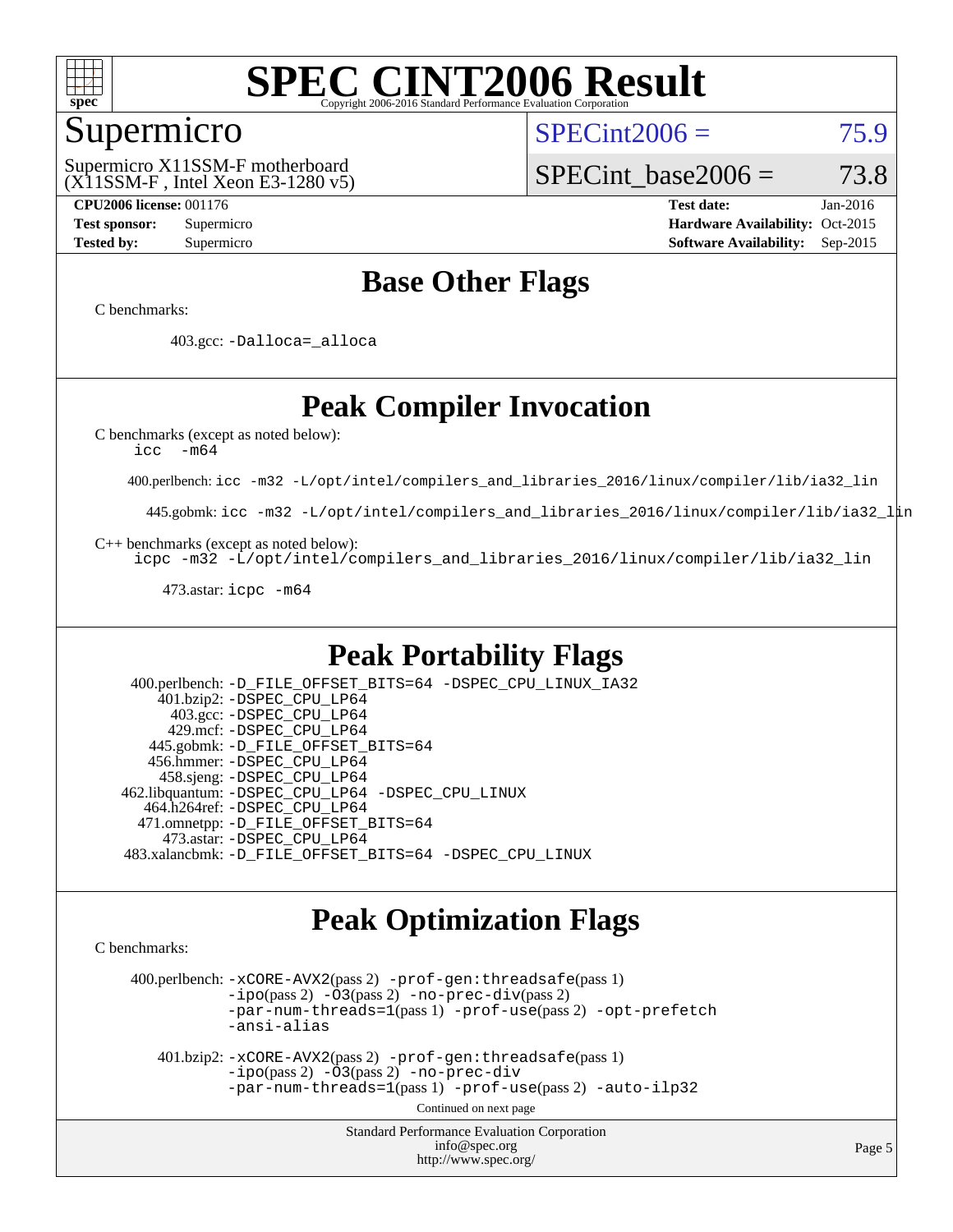

### Supermicro

 $SPECint2006 = 75.9$  $SPECint2006 = 75.9$ 

(X11SSM-F , Intel Xeon E3-1280 v5) Supermicro X11SSM-F motherboard

SPECint base2006 =  $73.8$ 

| Test sponsor:<br><b>Tested by:</b> | Supermicro<br>Supermicro |
|------------------------------------|--------------------------|
|                                    |                          |

**[CPU2006 license:](http://www.spec.org/auto/cpu2006/Docs/result-fields.html#CPU2006license)** 001176 **[Test date:](http://www.spec.org/auto/cpu2006/Docs/result-fields.html#Testdate)** Jan-2016 **[Hardware Availability:](http://www.spec.org/auto/cpu2006/Docs/result-fields.html#HardwareAvailability)** Oct-2015 **[Software Availability:](http://www.spec.org/auto/cpu2006/Docs/result-fields.html#SoftwareAvailability)** Sep-2015

### **[Peak Optimization Flags \(Continued\)](http://www.spec.org/auto/cpu2006/Docs/result-fields.html#PeakOptimizationFlags)**

```
 401.bzip2 (continued):
                -opt-prefetch -ansi-alias
          403.gcc: -xCORE-AVX2 -ipo -O3 -no-prec-div -inline-calloc
                -opt-malloc-options=3 -auto-ilp32
         429.mcf: -xCORE-AVX2 -ipo -O3 -no-prec-div -parallel
                -opt-prefetch -auto-p32
       445.gobmk: -xCORE-AVX2(pass 2) -prof-gen:threadsafe(pass 1)
                -prof-use(pass 2) -par-num-threads=1(pass 1) -ansi-alias
       456.hmmer: basepeak = yes
        458.sjeng: -xCORE-AVX2(pass 2) -prof-gen:threadsafe(pass 1)
                -i\text{po}(pass 2) -\tilde{O}3(pass 2)-no-prec-div(pass 2)
                -par-num-threads=1(pass 1) -prof-use(pass 2) -unroll4
   462.libquantum: basepeak = yes
     464.h264ref: basepeak = yes
C++ benchmarks: 
      471.omnetpp: -xCORE-AVX2(pass 2) -prof-gen:threadsafe(pass 1)
                -i\text{po}(pass 2) -03(pass 2) -no-prec-div(pass 2)-par-num-threads=1(pass 1) -prof-use(pass 2)
                -opt-ra-region-strategy=block -ansi-alias
                -Wl,-z,muldefs -L/sh -lsmartheap
         473.astar: -xCORE-AVX2 -ipo -O3 -no-prec-div -opt-prefetch
                -auto-p32 -Wl,-z,muldefs -L/sh -lsmartheap64
    483.xalancbmk: -xCORE-AVX2 -ipo -O3 -no-prec-div -opt-prefetch
                -ansi-alias -Wl,-z,muldefs -L/sh -lsmartheap
```
### **[Peak Other Flags](http://www.spec.org/auto/cpu2006/Docs/result-fields.html#PeakOtherFlags)**

[C benchmarks](http://www.spec.org/auto/cpu2006/Docs/result-fields.html#Cbenchmarks):

403.gcc: [-Dalloca=\\_alloca](http://www.spec.org/cpu2006/results/res2016q1/cpu2006-20160120-38739.flags.html#b403.gcc_peakEXTRA_CFLAGS_Dalloca_be3056838c12de2578596ca5467af7f3)

```
The flags files that were used to format this result can be browsed at
http://www.spec.org/cpu2006/flags/Intel-ic16.0-official-linux64.html
http://www.spec.org/cpu2006/flags/Supermicro-Platform-Settings-V1.2-revH.html
```
Standard Performance Evaluation Corporation [info@spec.org](mailto:info@spec.org) <http://www.spec.org/>